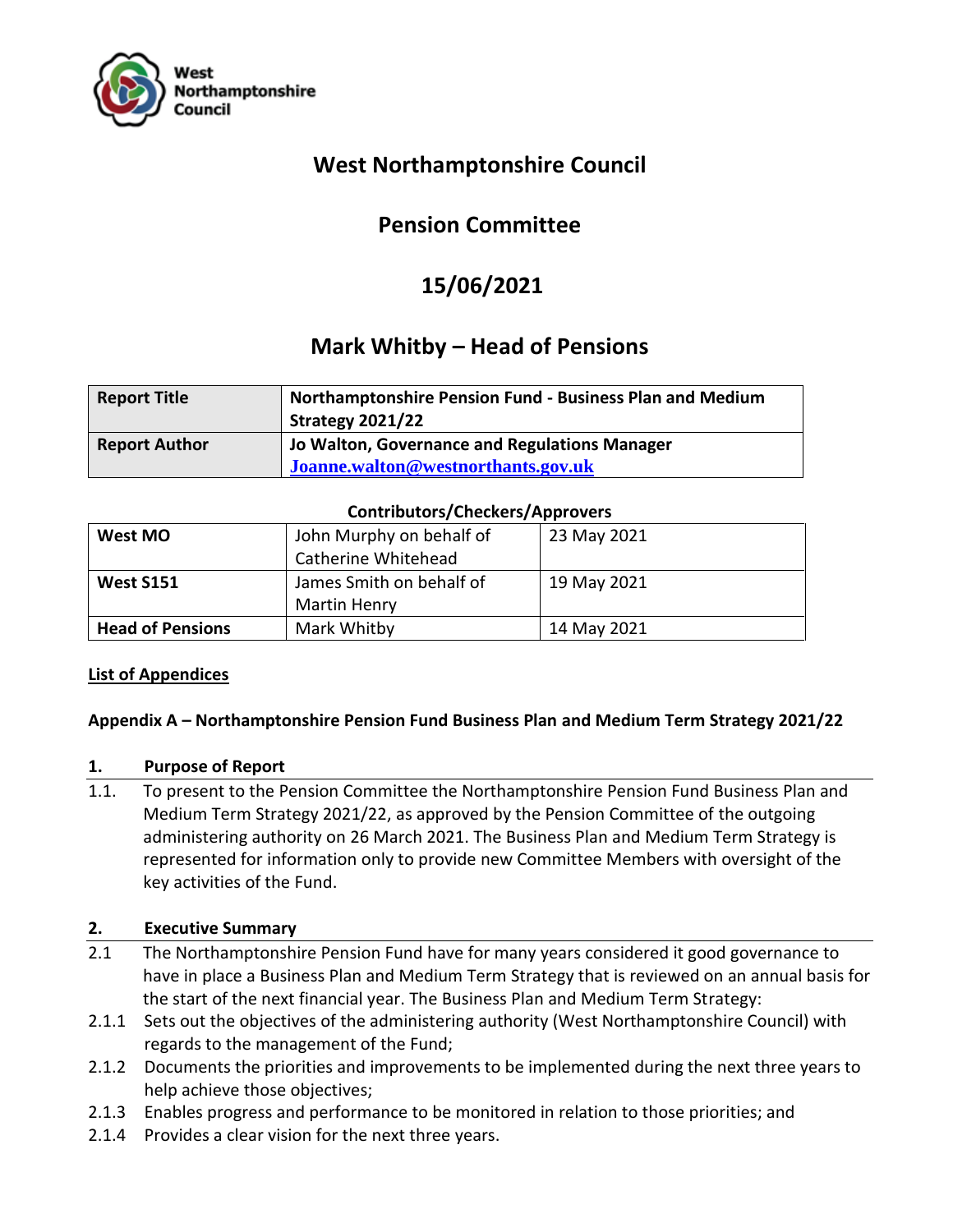# **3. Recommendations**

3.1 The Pension Committee is asked to note the contents of the Business Plan and Medium Term Strategy 2021/22.

# **4. Report Background**

- 4.1 The Business Plan and Medium Term Strategy concentrates on activities that are not considered business as usual, identifying key milestones and budget requirements. It is split into the core areas of procurement of services, governance activities, scheme member and data projects, scheme employer projects and investment related activities.
- 4.2 Progress against the Business Plan will be reported to the Pension Committee each meeting, starting from July, via the Business Plan Update Report or other relevant report (where appropriate). Where progress against the Business Plan has fallen behind schedule further detail will be provided.
- 4.3 Estimated costs for the activities in appendix A have been detailed alongside the activity and within the financial forecasting for the relevant years. Where further costs are identified during the course of the new financial year these will be notified to the Pension Committee via the Business Plan Update Report.

## **5. Issues and Choices**

5.1 This report is for noting only as the previous Pension Committee approved the Business Plan and Medium Term Strategy 2021/22 on 26 March 2021.

## **6. Implications (including financial implications)**

## 6.1 **Resources and Financial**

- 6.1.1 The financial estimates and associated budgets included with the Business Plan and Medium Term Strategy were approved by the previous Pension Committee on 26 March 2021.
- 6.1.2 Performance against the financial estimates in the Business Plan will be presented to the Pension Committee each meeting. The Business Plan sets out the cost of each activity where known and where costs become known during the course of the year the Pension Committee will be updated accordingly.

#### 6.2 **Legal**

6.2.1 There are no legal implications arising from the proposals.

#### 6.3 **Risk**

6.3.1 The mitigated risks associated with this report has been captured in the Fund's risk register as detailed below -

| Risk No. | <b>Risk</b>                                                  | Residual    |
|----------|--------------------------------------------------------------|-------------|
|          |                                                              | risk rating |
|          | Those charged with the governance of the Fund and scheme are | Green       |
|          | unable to fulfil their responsibilities effectively          |             |
| 16       | Pension Fund objectives are not defined and agreed.          | Green       |
| 17       | Failure to provide relevant information to the Pension       | Green       |
|          | Committee/Pension Board to enable informed decision making.  |             |

The Fund's full risk register can be found on the Fund's website at the following link: <https://pensions.northamptonshire.gov.uk/governance/key-documents/northamptonshire/>